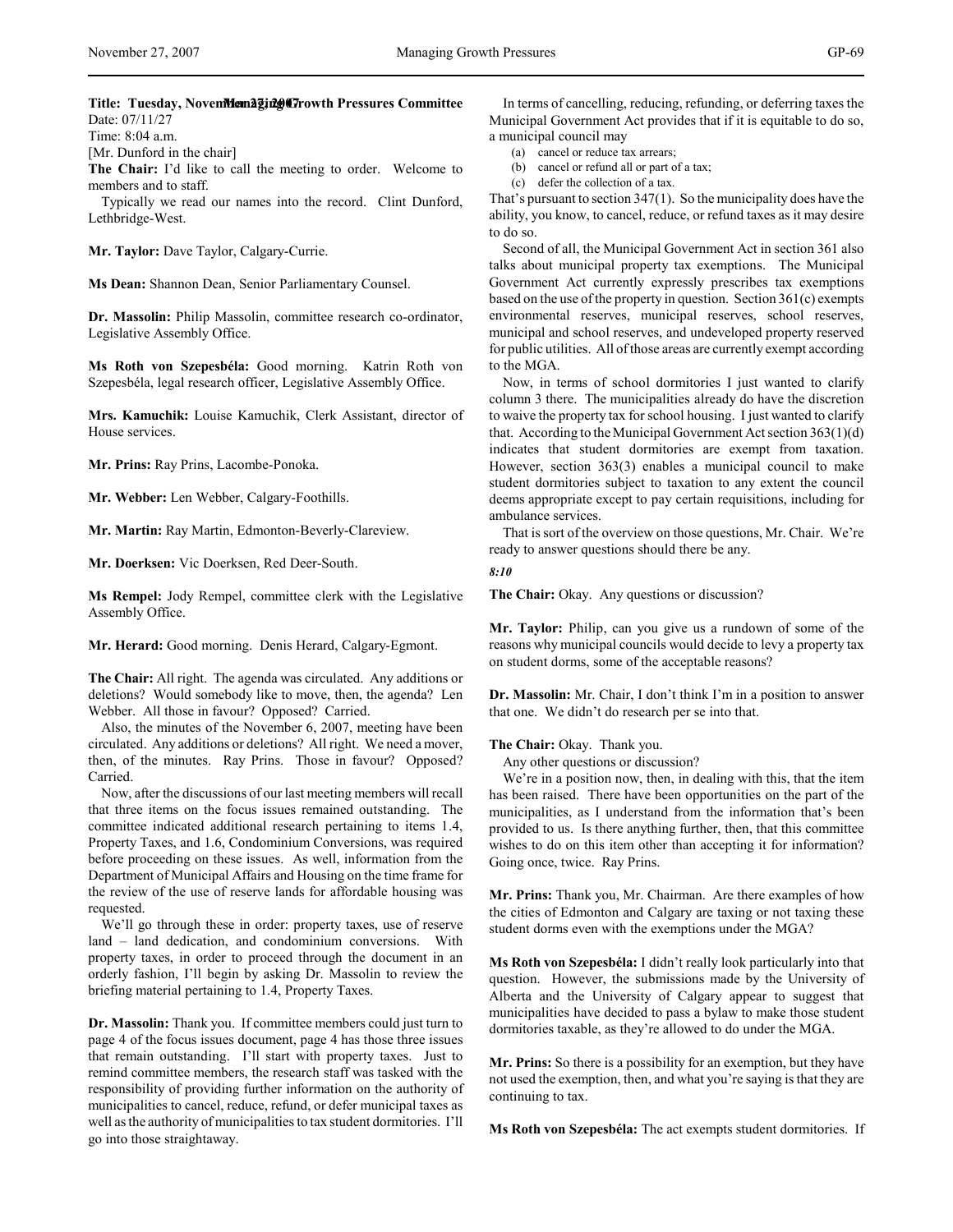municipalities wish to tax them nevertheless, they may do so by passing a bylaw. Once again, from the submissions received by the universities, it appears that that's the case.

**Mr. Prins:** Okay.

**The Chair:** Anything further?

**Mr. Taylor:** It would seem logical that unless we want to recommend an amendment to the MGA that would absolutely make student dormitories nontaxable by municipalities, municipalities will continue to be able to decide what to do on their own, and based on discussions that we have had in this committee before, I would guess that the will of the committee would be not to interfere in that area.

However, one of the things that we were asked in representations by the two student unions was that the provincial government match municipally waived property taxes by waiving provincial education taxes on affordable housing. I wonder if I could get clarification on whether that is done automatically by the province or where we sit in terms of levying the education portion of property taxes on student dorms in the province of Alberta.

**The Chair:** Do we have information in front of us that would answer that question?

### **Ms Roth von Szepesbéla:** No.

**Mr. Taylor:** Well, Mr. Chair, seeing as how that was one of the requests of the two student unions, I would suggest that we need an answer to that question before we can proceed.

**Mr. Herard:** I would agree. Plus, I think that the earlier comments Mr. Taylor made with regard to amending the MGA to make it absolutely clear that they are exempt is probably doing something without having all the facts, and I would not want to do that without knowing what reasons the municipalities would have to tax them, as Mr. Taylor asked in the first place. So my suggestion would be that we get that information before we make any moves towards changing an act, that we may not necessarily totally understand the ramifications of.

**The Chair:** Thank you.

Just for the chair's clarification, is it a capital offence if the chair does not table the report while the Legislature is sitting?

**Ms Dean:** You have six months to report.

**The Chair:** Okay. All right. If the committee is in agreement, we'll instruct staff, then, to obtain answers to those questions raised by the co-chair and by Mr. Herard. Anything else on this particular item? Okay. Well, then, 1.4 remains outstanding, with specific questions to be answered.

Let's move, then, to Use of Reserve Lands – Land Dedication. Again, Philip.

**Dr. Massolin:** I think that what is indicated here in this focus issue document, column 2, that "the MGA does not [expressly] allow land designated as municipal reserve, school reserve or municipal school reserve to be used for affordable housing purposes," stands.

The other piece of information updates that second bullet point in column 2. Basically, we have received an indication from Minister Danyluk that his ministry as well as the Ministry of Education are working collaboratively to deal with this issue, this reserve land issue. However, no timetable has been indicated.

**The Chair:** Because we've already moved 1.4 off into the future, there would seem to be no pressure on us, then, at this point in time to deal with this particular item in the absence of the minister's report, that they are currently working on but have not come to any decisions. Shall we hold this one in abeyance, then, as well?

**Mr. Martin:** That's fine. There might be some impetus for them to work faster if this committee was making a recommendation. We don't have the final authority anyhow, so that may add some impetus to it. That would be the only other thing.

**The Chair:** Well, we've already agreed that we're not reporting until some time within the six months.

**Mr. Martin:** No. But you can pass it on.

**The Chair:** Okay. All right. I'll indicate, then, to the ministers our interest, not only the interest in the topic but the interest in finalizing our report. Does that deal with this matter? Any other comments?

All right. Seeing none, let's move then to Condominium Conversions. Once again, Dr. Massolin.

**Dr. Massolin:** Thanks again, Mr. Chair. I just would like to point out that column 2 of the focus issue document there: again, that comment stands. However, we were asked to do additional research pertaining to the issue of the so-called condo conversion loophole. Now, as committee members remember, the concern was that some landlords are circumventing the one-year notice requirement for condo conversions. However, the issue that was raised by the stakeholders pertains to buildings for which a condo plan had already been registered. This means that the owner could sell units without triggering the one-year provision. In fact, in that scenario, as we point out in the research paper, no condo conversion actually takes place, so this so-called loophole really isn't a loophole as stated by the stakeholder.

## **Mr. Martin:** I disagree.

## **The Chair:** Recorded.

**Mr. Martin:** Well, that may be the case, but what I see in the city of Edmonton figures is that they now have 6,915 condo conversion registrations. That must mean that almost all the apartments didn't have that recognition. That's their latest figures, as at the end of October. To me, that is a tremendous loophole one way or the other. It seems to me that if they're saying that these are the ones that they have to okay, those 6,915, and the previous record was about 4,700 in 2004, there's something happening there. Is it your opinion, then, that these were all registered as apartment buildings before, all of these, and therefore that's why they're registering, which means, it seems to me, that there's hardly any that were registered as condos before?

## *8:20*

**Dr. Massolin:** Well, Mr. Chair, I don't know the figures per se. We didn't research the actual figures.

#### **Mr. Martin:** I have.

**Dr. Massolin:** I would imagine that there's a bit of both going on in terms of, you know, the pre-existing condo plan registration: condos that are availing themselves of the market opportunity to do the conversion as well as units that were not initially registered through a condo plan. It's probably a mixture.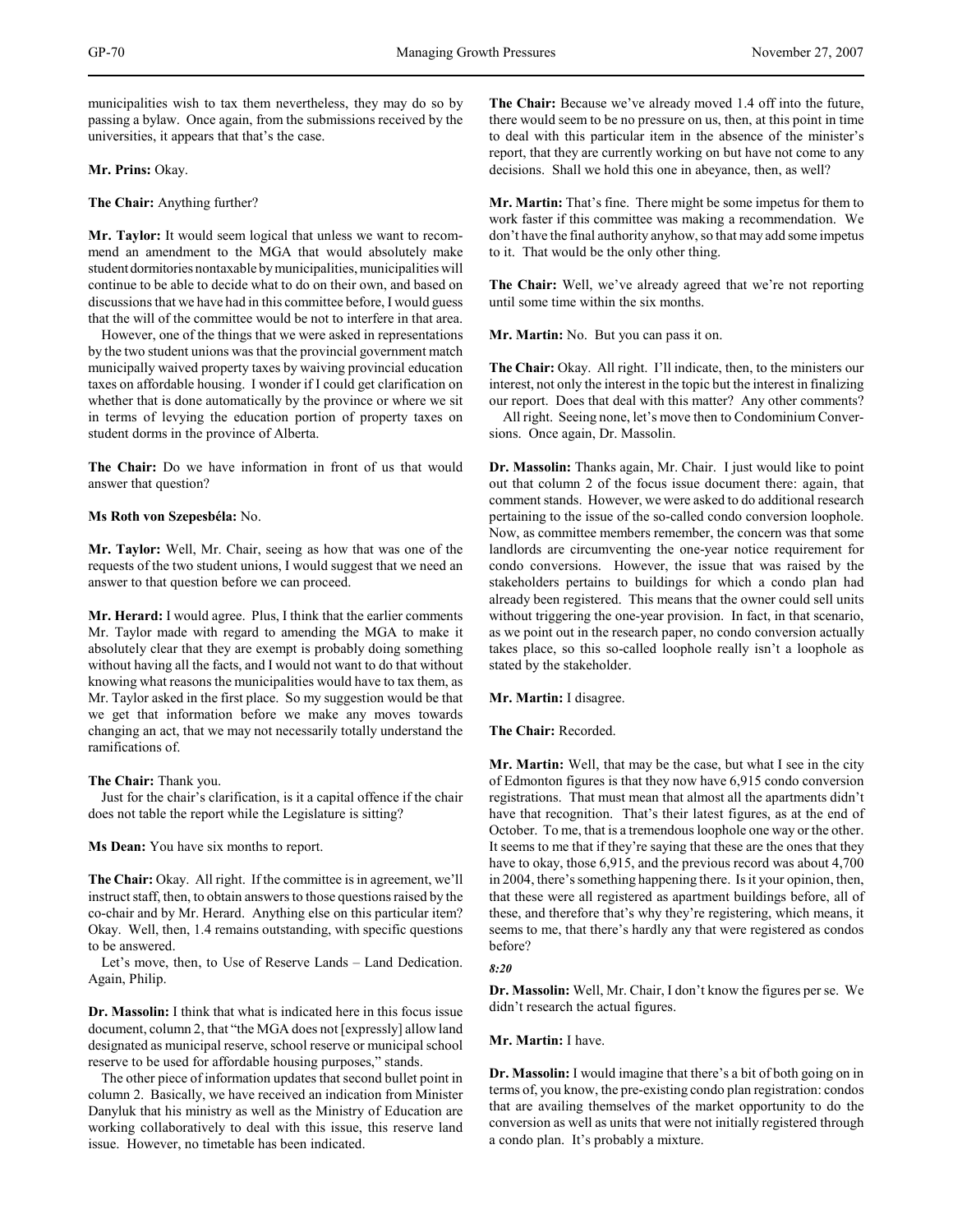**Mr. Martin:** Well, again, I can tell you that these are the city of Edmonton figures, and this is what they classify as condo conversions. So I would take it that they were apartment buildings before. That's a significant number of condos. You know, when we're trying to move ahead with affordable housing – the government's talking about 11,000 new units – we lose 7,000 in Edmonton in 10 months.

**Dr. Massolin:** Just one point of clarification, then, Mr. Chairman, if I may. If the case is that the building wasn't originally registered through a condo plan, then that notice period applies. I mean, that's all we're talking about; we're not basically saying that those condo conversions cannot happen. It's just that the one-year notice needs to apply.

**Mr. Martin:** Yeah. And then we find, you know, the loopholes. I can tell you horror stories of loopholes that are occurring, and even Service Alberta agrees with that.

I think that in the short run we have to be able to do something. If they were registered as condos, you know, when they were built 30 years ago – I would be surprised if there were a lot that were done then. Certainly, that doesn't seem to be the case in Edmonton, so we still have a problem. There are all sorts of ways that I found to get around the condo conversions if they want to do it. I can go through it. I won't bore you right here right now, but trust me that there are ways that they are getting around, you know, the year's notice that was meant in Bill 34.

### **The Chair:** David and then Len.

**Mr. Taylor:** Yeah. I want to weigh in on this, and I suppose my comments are by nature somewhat speculative. I don't question that this loophole exists, but I do question that it exists so commonly, that we have a bunch of condo conversions in the hundreds or thousands or, you know, tens of thousands. If you put Calgary and Edmonton together, you're getting up into 10,000-plus that are conversions that aren't really conversions.

I can understand that through market conditions, in the case of a building that was registered as a condo property 30 years ago, you might have a lot of individual owners of individual units who decide, "This is a good time to sell my investment and take my profits," but those individual units are going to by nature be sold individually. You're not going to have entire buildings, I wouldn't think, going through the experience of a condominium conversion, where everybody living in that building who for whatever reason thinks of themselves as a tenant is suddenly booted out onto the street in, you know, a very short notice period so that the entire building can be converted to condos.

You know, it seems to me that certainly in the Calgary experience – and maybe Mr. Martin can add a little bit of Edmonton experience to these comments; I don't know – when we talk about buildings going condo, we're talking about entire buildings, every suite in the place being emptied out and converted and then resold as condominiums, resold by one agent who may or may not be representing one owner, I suppose. But it's a bit of a nose stretcher to me that all these buildings and all these units that somehow are coincidentally going through the conversion process at the same time were always condominiums to begin with.

I think, Mr. Chair, that I'm looking for a couple of things here. Number one, I think we do need to take relatively rapid action on the issue of condominium conversions, certainly not wait, you know, the entire six-month period that we have to prepare a final report to make a recommendation in this area or at least to decide what our

recommendation is going to be. Secondly, I think we need that to be based on more hard data. We need to try and get a handle on how many condo conversions really are condo conversions and how many are – this is not a very sophisticated way to put it in *Hansard* where it will live forever – this loophole thing.

**The Chair:** Before we go on, just to clarify where we're at right now. We asked for some information. It's been provided to us. We're now back into the political discussion about policy, if there should be one on the part of this government. That's fair enough.

However, I don't know that we're in a position to start dividing up our report. We've gone into this, in my view, based on six issues, and it would seem to me that it would be appropriate to come out with comments on the six issues. There was an earlier one that we just discussed, in this meeting, that you felt needed more information and weren't shy about extending it off six months. Here's one now that is particularly gripping to some of the members, and we want to have a report on it, if I'm interpreting your comments correctly. I would want to caution members of this committee in proceeding in that kind of fashion.

Len and then Denis.

**Mr. Webber:** Thank you, Mr. Chair. I understand this loophole here with regard to condos and their original registration. Back 20, 30 some years ago it was registered as a condominium although it was rented out for those 20, 30 years, but it is still registered as a condominium. I understand that.

Mr. Martin, you mentioned that you had a number of other examples of loopholes. I think that if you could share those other loophole examples with us, then perhaps we can look at those in more detail also and go from there. But with respect to this particular loophole, they're technically registered as condominiums. If they're sold, then they basically have not been switched over from rental to condo. They've always been condo. That, to me, I guess, is a legitimate loophole. I don't know if there's anything that this committee can do about it, but we can at least talk about it. If Mr. Martin would like to share some other loopholes with us, I would be more than interested in hearing them.

## **The Chair:** Okay.

**Mr. Herard:** I guess my concern is similar to the first concern that I voiced, and that is that there certainly seems to be expressed more urgency to deal with this. The comment was made that it probably shouldn't wait. I find myself at a loss again because we're dealing with a situation where we don't have the facts. I have great respect for Mr. Martin, and I know he has done his research, but he should really share that information and the documents with us. I think that Mr. Taylor's comments are valid as well. In Calgary I think the condominium phenomenon did not get its start as early as in Edmonton, so I think we're looking at two different scenarios.

But, again, to make any kind of a recommendation, we need information. Otherwise, we're imposing our ill-advised will on something. Thus the concern I have is to come up with a decision and a request for action that is based on well-intended, I suppose, but perhaps not accurate information.

#### **The Chair:** Any other comments?

**Mr. Taylor:** Yes. Mr. Chair, I would just add very quickly to what Mr. Herard was saying and refer back to my own remarks about the urgency of this condominium conversion issue. It is an urgent issue.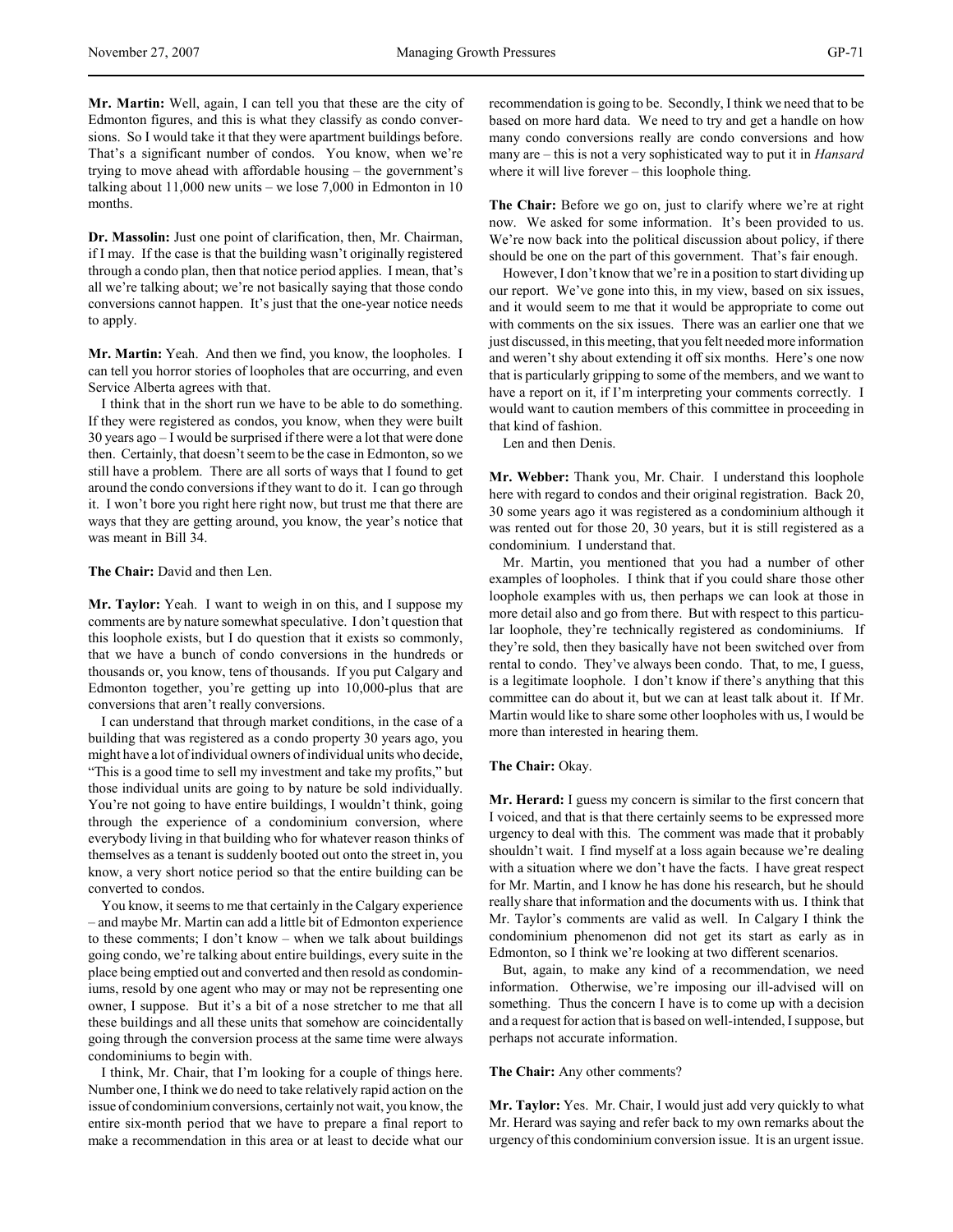I am in full agreement with Mr. Herard that we need better information, more information before we can make a decision, but the urgent nature of this issue suggests to me that we should try and get that information as quickly as possible and perhaps step up our timeline for submitting our final report. We have six months to do it, Mr. Chair. I'm just suggesting that we not take that long.

*8:30*

**The Chair:** Well, just for the information of the committee, it's not six months from today. February 13 would be our report day, so perhaps it's not as dire as what I might have indicated.

All right. On this particular item we've had a number of people speak in favour of more information. I'm at the will of the members. We are all together next week. Would we try to find a meeting for next week? Do you have enough information, Ray, at your fingertips to be able to handle it?

**Mr. Martin:** Well, maybe I can just respond quickly.

# **The Chair:** Okay.

**Mr. Martin:** What I have is from the city of Edmonton, their figures to the end of October. At that point there were what they called 6,915 condo conversions. Now, the fact that they're calling them condo conversions would lead me to believe that they were rental properties that were transferred. I'm not sure of that. I reckon we could check that out if you'd like. But those are the figures that we have from the city of Edmonton, and that can be confirmed with them at any time.

**The Chair:** If I can, again, just to clarify, this seems to be more of an issue, though, than just numbers on a piece of paper, right?

**Mr. Martin:** Yeah. Well, the loopholes that I've seen – it was alluded to by Mr. Taylor. The favourite one, that Service Alberta says is happening quite frequently, is that the owner condo-converts and then sells individually. Then you're down to three months because individually people do it. That's the major loophole.

There is where your blood relatives – we know cases where they say that these are their relatives, and we know that they weren't. That's another way to get around it.

Leases are not covered. If you have a six-month lease or a threemonth lease, at the end of that lease, you know, they can raise the rent again. When leases come due, we think it's almost a forced eviction.

We've checked all these things with Service Alberta and they admit that there are ways to get around it. These are loopholes, just to give you a couple of examples.

**The Chair:** Okay. So we have information from the city of Edmonton, and we can get information from Service Alberta to find out, then, of all of these numbers whether there's – like, I'm still not satisfied that we've any idea at all of the actual loophole, how it's used and how many are actually taking advantage of it, versus the fact that under legitimate rules as they've proceeded, 95 per cent of them might be converting on that basis. I mean, if this is an issue, we need more information than what we have at this table right now. Ray.

**Mr. Prins:** Thank you, Mr. Chairman. I agree with that. Mr. Martin has just said that there are 6,900 and some condo conversions, but I don't know how many apartments there are in the first place or over how long a period of time that is, what percentage of the rental units

in Edmonton that would actually be, and I don't know, like, how long people are actually out or if they could rent those condos back. There's a whole lot of information missing here for me to make an informed decision.

**Mr. Martin:** Well, the reality is that no matter what, if as a goal we're putting 11,000 units that the province wants to build and we're losing 7,000 in 10 months, we'll never keep up to that point. Regardless of percentages, that tells us a lot right there. How could we ever keep up?

**The Chair:** As the chair if I seem reticent, it's because I don't want to get into a property rights argument with this particular committee because that wasn't a mandate that we started out with. Now, I don't have any problem moving it into a discussion of that sort but not under the guise of what we originally started out to do. If we're going to take on condominium conversions as a property rights issue, then there's going to have to be a motion and we all agree that that's what we're going to have a look at.

**Mr. Rodney:** Chair, I've been listening intently. I can't say I've enjoyed it because this is a topic no one can enjoy. I'm like other members around the committee – it doesn't matter the party – who want to help find some solutions and make some recommendations.

I wasn't too pleased to hear six months. I was pleased to hear that it's February, though, and that gives us a little bit of time. I believe that information like we've started to hear, we need to continue to hear. We need to see it in its fullness before we can make any sort of wise decisions on recommendations, and I would trust that we would stick to the focus of the original mandate of this committee rather than opening up other issues. Perhaps another time, another place, another committee. I'm glad we're working towards February, and in the meantime I just hope we can get timely information so we can make some good decisions here.

## **The Chair:** George.

**Mr. Rogers:** Thanks, Mr. Chairman. I apologize; I missed some of the earlier parts of this discussion. I think it's important, Mr. Martin's information, if we're able to collect more of that information or at least have the opportunity to review it in context. Mr. Prins raised the issue of: what percentage? What does 6,900 mean? It sounds like a very large number, and sure those are a significant number of homes if you take it right down to that level. But what does that mean in context in terms of the whole marketplace, the inventory across the city? I think it's very important, if we're going to have an intelligent discussion around this point and then try to extrapolate something out of that and put something on paper as our opinion based on that, that we gather that information and look at it in context.

**The Chair:** Now, there seems to be consensus among the members, though, that we need to look into this. Am I reading that correctly?

**Mr. Doerksen:** There's probably a consensus, Mr. Chairman, but just for the record something that we have never talked about. Maybe this is just right out of the blue, but we never talked about the importance of home ownership and making it better. Frankly, I have always been of the opinion that home ownership is a much better solution to renting and has always been. If you look at seniors who are in difficulties, it's usually those who have not owned their own home during their lifetime.

There is a place for temporary rental situations, apartments. I've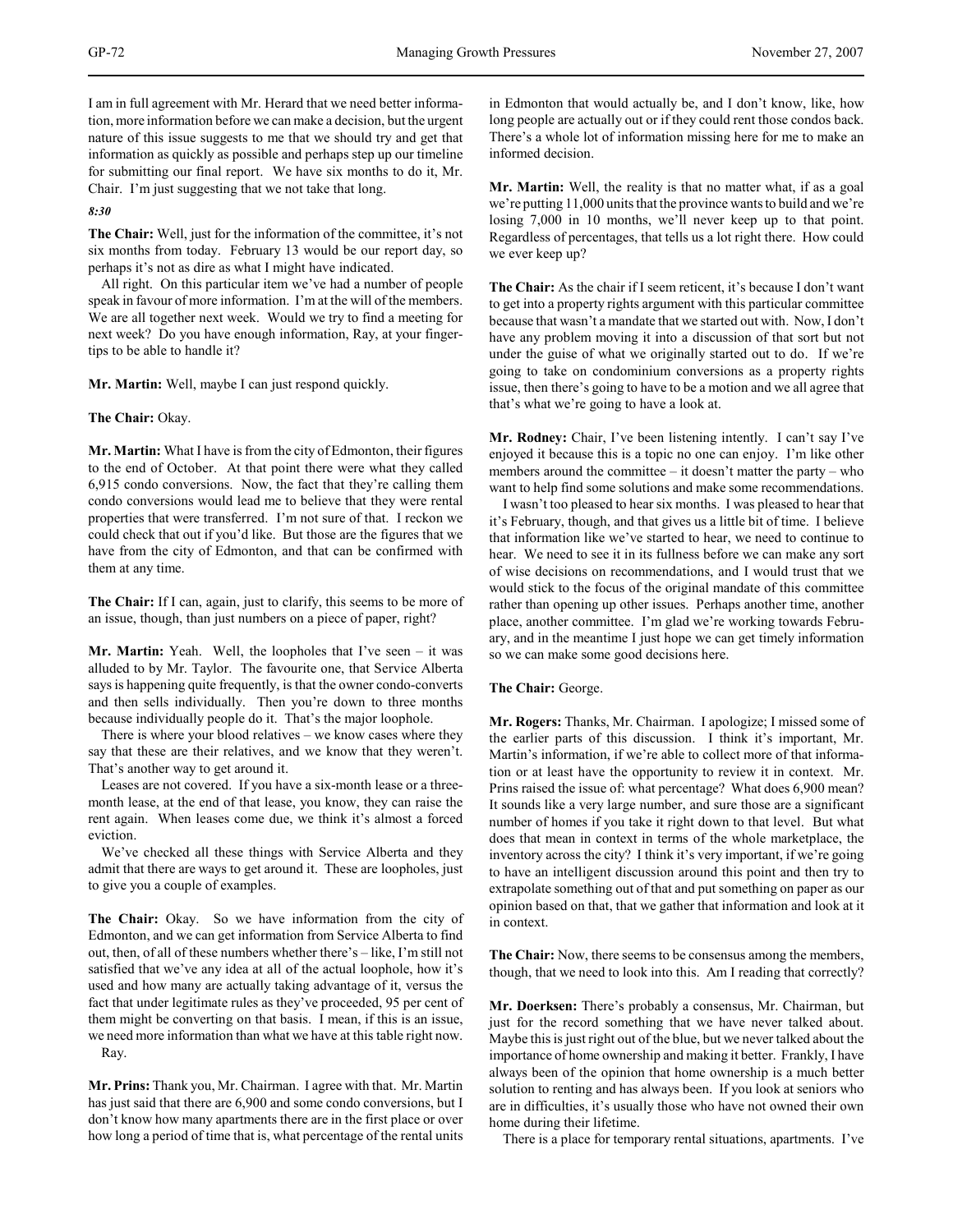lived in them myself. But I think we're missing something by not looking at: what are the barriers to home ownership? For me that would be a much more important issue to talk about. It's not just about condo conversions. Those units don't become suddenly not available for people to live in. It's not that we're losing living units. That's not the problem. There's more to this than just this particular, in my view, narrow issue.

That's just for the record, Mr. Chairman.

# **The Chair:** All right. Thank you for that.

Now, we've got an agreement that we're going to look into this further. We've had some numbers put forward. We've had some suggestions about Service Alberta. What are the suggestions, then, as to how we proceed on this particular item of condo conversions? Do we go into another series of public hearings by inviting people? Do we have the city of Edmonton and Service Alberta come in and each be given 20 minutes? Or are we expecting staff to provide us with some sort of, "Here's the issue, and here are the options for us to look at"? What's the pleasure?

**Mr. Rodney:** To me, it's fairly obvious that if we want to do this fairly quickly, we won't be embarking on a province-wide tour and we won't be having people from across the province come in front of us and spend an hour or whatever it would be. I'm quite happy with the research that we've had. If it's the will of the committee, as you suggested, to perhaps have them look into these sorts of issues and report back to us, that might be the most timely issue, if we even want to go there. So all I'm saying is that if time's a factor, we need to strongly consider how wide we want to open this.

#### *8:40*

**Mr. Taylor:** I would just add that if we do decide to go that route, I'm okay with it because I think that we can move forward in a more timely fashion if we task research with bringing this information back to the committee.

Mr. Herard made reference to the fact that the situations in Calgary and Edmonton are not identical. I think we should ask for information from Service Alberta, information from the city of Edmonton, and information from the city of Calgary as well.

**The Chair:** Okay. Any other thoughts, suggestions?

**Mr. Martin:** I think that if we have to have it by February, with Christmas and that we really don't have time to do public hearings, I would suggest.

**Mr. Webber:** Mr. Chair, just information, again, on all the loopholes that are out there. Mr. Martin mentioned a couple. Of course, we already took a look at this one here, with the original registration of new buildings, but if we can look into what Mr. Martin has said and look at his loopholes to see if they're actually loopholes or not.

Mr. Martin, in one of the loopholes you had mentioned that the apartment owner would give the one year's notice, sell the apartment, convert it over to a condominium, and then – I guess, those individual condo units would then be rented – give three months' notice of eviction if that's the case.

To me, yet again we go back to property rights, and is this something that is  $- I$  don't know what the word is.

**The Chair:** How about this? How about we peel it like an onion? We can get the numbers of actual condo conversions. So that'll be the outer layer. Then what we do is we peel it back and say: okay; here's what happened in 5 per cent of them, 10 per cent of them, 15 per cent, whatever. Then the last part of the onion that we deal with is: okay; what are the loopholes, then, that were used in order to

convert, and what is it that we as a committee want to recommend that we do about that? Would that work?

**Mr. Herard:** I think that if we can also get some Service Alberta information with regard to the number of condos purchased and rented out. There has been so much speculation in the last few years with respect to people just simply buying a condo, waiting a year or two for it to get built, renting it or selling it, flipping it, doing all those kinds of things, which really clouds the picture. If we can find some way of getting Service Alberta to give us some insight into that aspect as well.

### **The Chair:** George.

**Mr. Rogers:** Well, thank you, Mr. Chairman. If I may just follow up on Denis's point, I don't think you're going to find that information anywhere. The only thing that's kept track of by our zoning system is what the intended use of the property is. So it's either intended to be used as rental accommodation or owned accommodation, which is either single-family or condominium or what have you. Once it's purchased as a condominium – again, a couple of the members mentioned property rights – that owner has the ability to do whatever he or she chooses to do with it, which might include a rental. There is no place in this province where that rental is then logged. Let's not even go down that road because that information is just not there, Denis.

The only use that's registered on the title is the intended use that's through the zoning process from the various cities, wherever these properties are built. Once the owner decides to use it for a different use, unless it becomes, for example, a business – let's say it was in the city core, where the opportunity is to convert it to a commercial use, then they would have to go back to the city to have it converted to a commercial use. But if it's for residential accommodation, then residential accommodation can either be rented or owned, and there is no logging, then, of the subsequent rental of that piece of owned accommodation. So that's not the kind of information we're going to find.

**The Chair:** Thank you for that, but I think we're in a position as a committee where the consensus is that we're going to have to go, you know, through those doors to get to where we finally need to get to. With all due respect, I don't think we can get to the point of just taking the word of a member that we can either find information or can't find information. I think we have to go at it through research.

**Mr. Martin:** Well, I think the one thing that has me curious now from his statement is the figures that Edmonton gave us. How many of those condos that were set up are they're classifying as condo conversions? Or are they actually apartments that were changed? Because that gives a different perspective of what we can or cannot do. I think that information is fairly easy to get. I think George is right that it might be difficult to get some of it, but whatever information we can get, you know.

**The Chair:** Well, I think research provided us with most of the answer to that question. However, what we're caught into here now is empirical evidence versus anecdotal evidence. Clearly, in this committee we are not going to be able to get to any kind of a consensus to put in a report until we drill into this more deeply. I think on this matter, then, that we're going to have to go at it again. That's my sense of what I'm hearing around the table.

Denis.

**Mr. Herard:** Yeah. Perhaps the discussion on the source of the